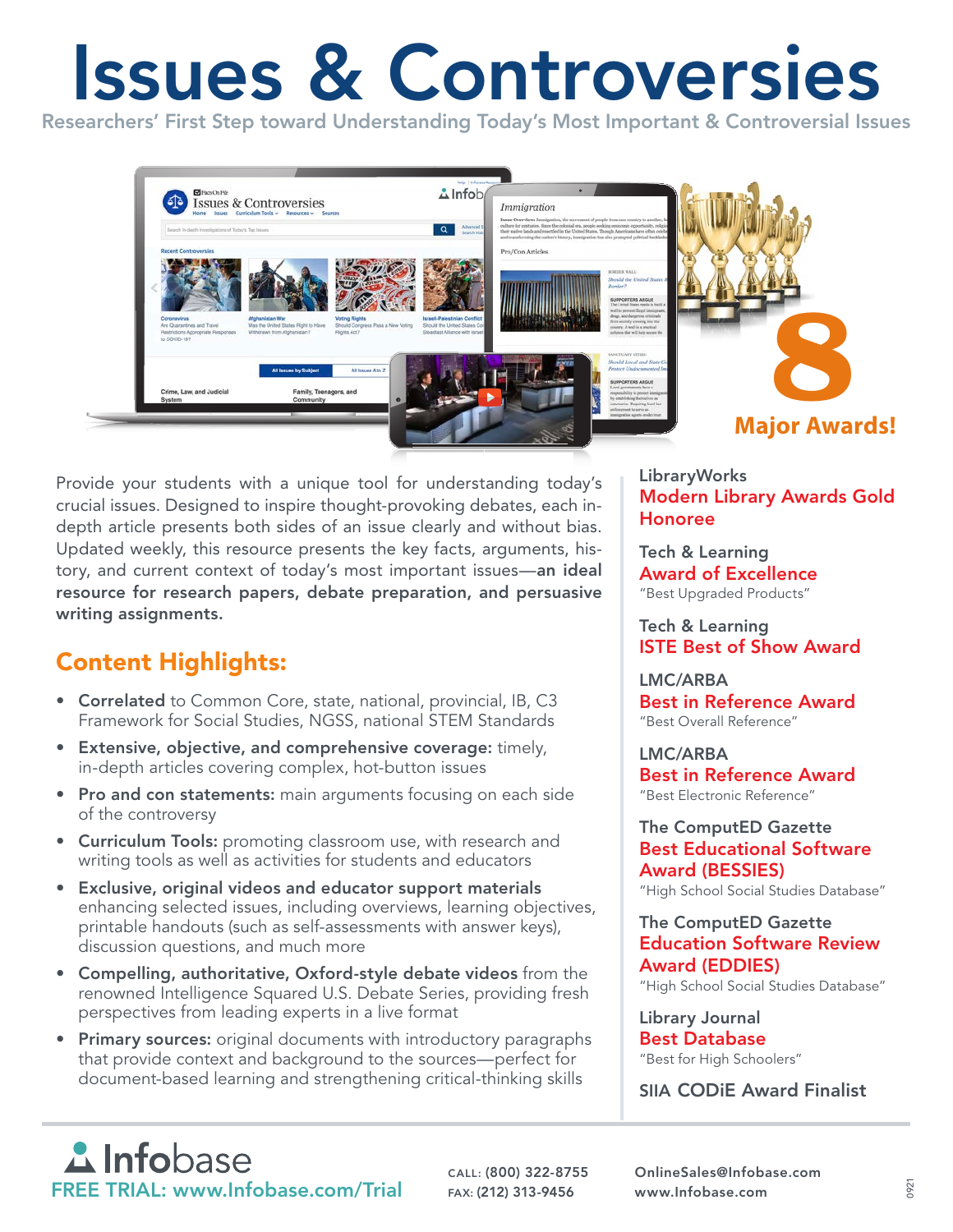# Issues & Controversies

Researchers' First Step toward Understanding Today's Most Important & Controversial Issues

## Content Highlights (continued):

- **NPR audio:** editorially curated and selected National Public Radio audio recordings and podcasts—including episodes of NPR's *Fresh Air* and *On Point*—linked directly to specific articles to enhance context, understanding, and research; many also feature transcripts of the entire broadcast or selected highlights
- Court cases: original, searchable articles that summarize key court cases on major issues, each explaining the background of the case, the legal issues it raised, the court's decision, and its impact
- Editorials: thousands of editorials and opinions via NewsEdge from prominent newspapers and magazines worldwide and across the political spectrum—including the *New York Times, Wall Street Journal, Chicago Tribune, Los Angeles Times, Houston Chronicle, Toronto Star, Jerusalem Post, China Daily*, and *Atlantic*—providing a broader perspective on contemporary events and conflicts
- Infographics: tables and charts presenting crucial data on the issues for easy visualization of statistics
- Rich related resources: congressional testimony, infographics, speeches, reports, editorial cartoons, and more, along with discussion questions and activities, inspiring students to do their own critical thinking and analysis
- Full coverage of each National High School Debate Topic: comprehensive overview, with a series of in-depth articles on the key aspects of the annual debate topic
- Bill of Rights in Debate: deepening understanding the U.S. Constitution in contemporary life by linking articles and issues directly to constitutional rights
- **Searchable Reuters<sup>®</sup> newsfeed**, updated hourly
- Issues from the headlines, covering the most controversial issues of the 21st century, including capital punishment, drug legalization, energy and climate change, free trade and the economy, gun control, health care, immigration, racial profiling, and world poverty
- Presidential elections and administrations: comprehensive background articles on all presidential races since 1996—including articles about the candidates' views on campaign issues, party platforms, and excerpts from convention speeches—and the presidencies of Reagan, Clinton, Bush, and Obama
- "By the Numbers," offering valuable statistical material
- Thousands of links to news stories, timelines, primary sources, and other resources, giving users context, insight, and perspective
- Comprehensive chronologies and overview articles
- Background Encyclopedia content

**A** Infobase FREE TRIAL: www.Infobase.com/Trial FAX: (212) 313-9456 www.Infobase.com

Features Include:

"…could work particularly well in flipped classrooms due to the wealth of topics for students to read and research before discussing…in class."—TECH & LEARNING

"…will provide students with the building blocks for forming their own opinions, leading to thoughtful research papers and debates. The content and presentation are impressive...will give the [competition] a run for its money…"—LIBRARY JOURNAL

"There's no debate that this database deserves an A." —SCHOOL LIBRARY JOURNAL

Supports 1:1 initiatives, flipped classrooms, blended instruction, and project-based learning

- Easy-to-navigate format structured around today's most controversial issues
- Dynamic citations: MLA and Chicago formats, with EasyBib export functionality
- Google Translate and Read Aloud tool
- Download articles as PDFs
- Searchable support Center with live help chat
- Share content to Google Classroom

CALL: (800) 322-8755 OnlineSales@Infobase.com